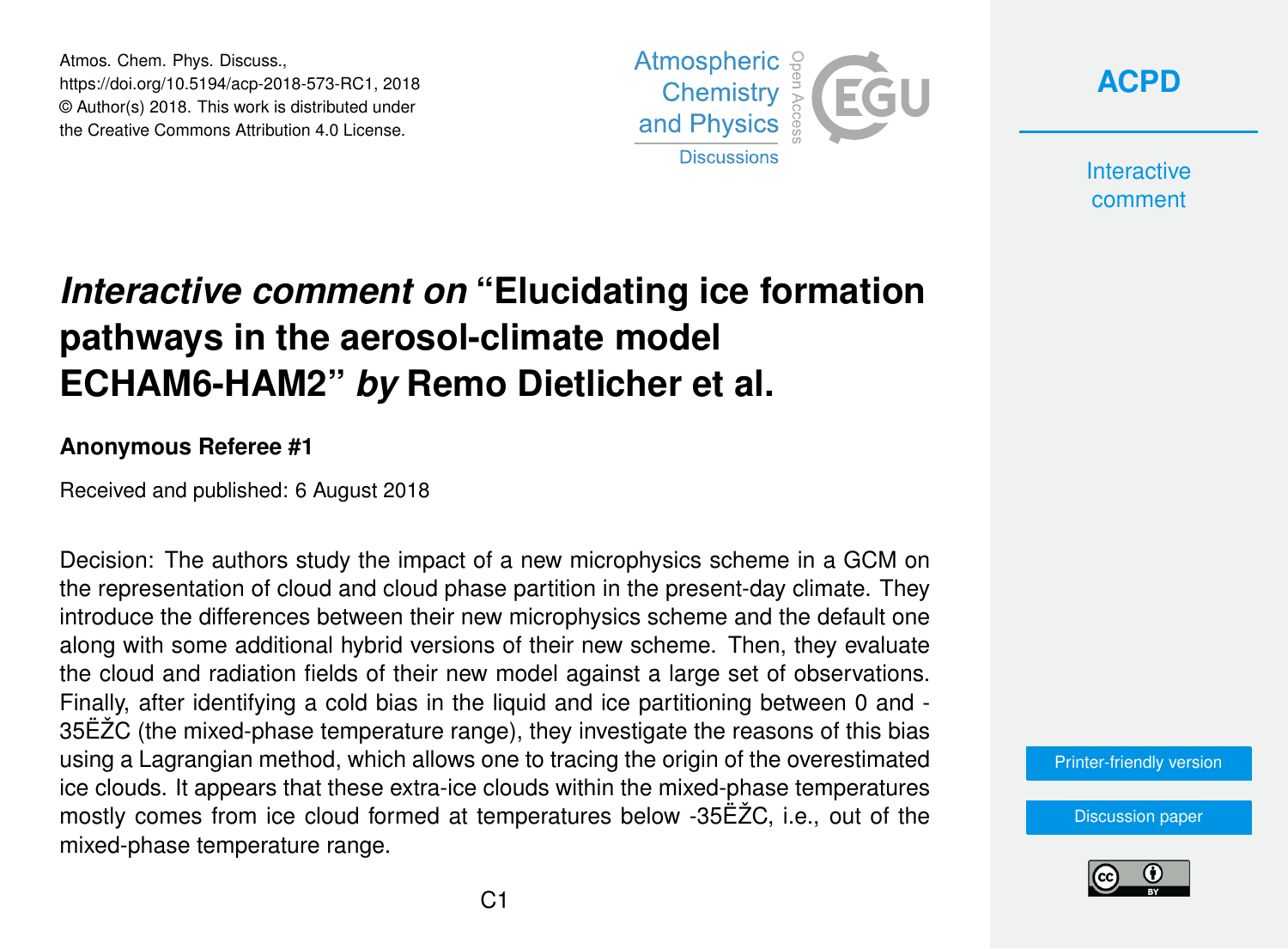This paper is within the scope of the journal and generally well written, clearly presented and easy to understand. The topic is of particular interest as it investigates a persisting problem in state-of-the-art GCMs, i.e., the lack (excess) of liquid (ice) clouds. The authors use an original method to tackle this problem and add up interesting results to previous literature. However, the model evaluation part suffers from important flaws (further described below), which should be addressed before final publication. In addition, I believe extra-analysis could be accomplished to strengthen the conclusion of the paper and I provide some way of doing it below. Therefore, I would recommend a major revision before considering the paper for publication.

Main comments: In the model evaluation section, the authors do not describe the dataset at all and do not explain why they chose these specific datasets to evaluate their model. For example, three datasets are used for the fluxes and no reason whatsoever is given to justify this choice. The authors must define/introduce the datasets, even briefly, and explain why they use these. Also, the observed interannual STD can be used as an uncertainty estimates when nothing else is available. In addition, their model evaluation is more of a qualitative comparison than a quantitative one although it is possible to quantify the bias more precisely (see specific comments for further details). It also looks like (it is not specified in the manuscript) they didn't make a consistent comparison between the CALIPSO-GOCCP cloud phase dataset and their model outputs, i.e., they didn't use the simulator for the cloud phase diagnostics, which make the results difficult to interpret. In the second part of the manuscript, I feel like reducing the number of categories in the final part of the study would help to better determine the origin of the ice bias. I'd like the author to either do that or better explain why they chose these categories and what is the added value of making this choice. Finally, the authors could easily check at least one of the mechanism that supposedly lead to the overestimation of the ice cloud occurrences (the overlap assumption).

Specific comments (Introduction): The goal of the paper is a little bit confused and not clearly stated. Also, it is not clear to me how "As has been eluded to above, the

### **[ACPD](https://www.atmos-chem-phys-discuss.net/)**

**Interactive** comment

[Printer-friendly version](https://www.atmos-chem-phys-discuss.net/acp-2018-573/acp-2018-573-RC1-print.pdf)

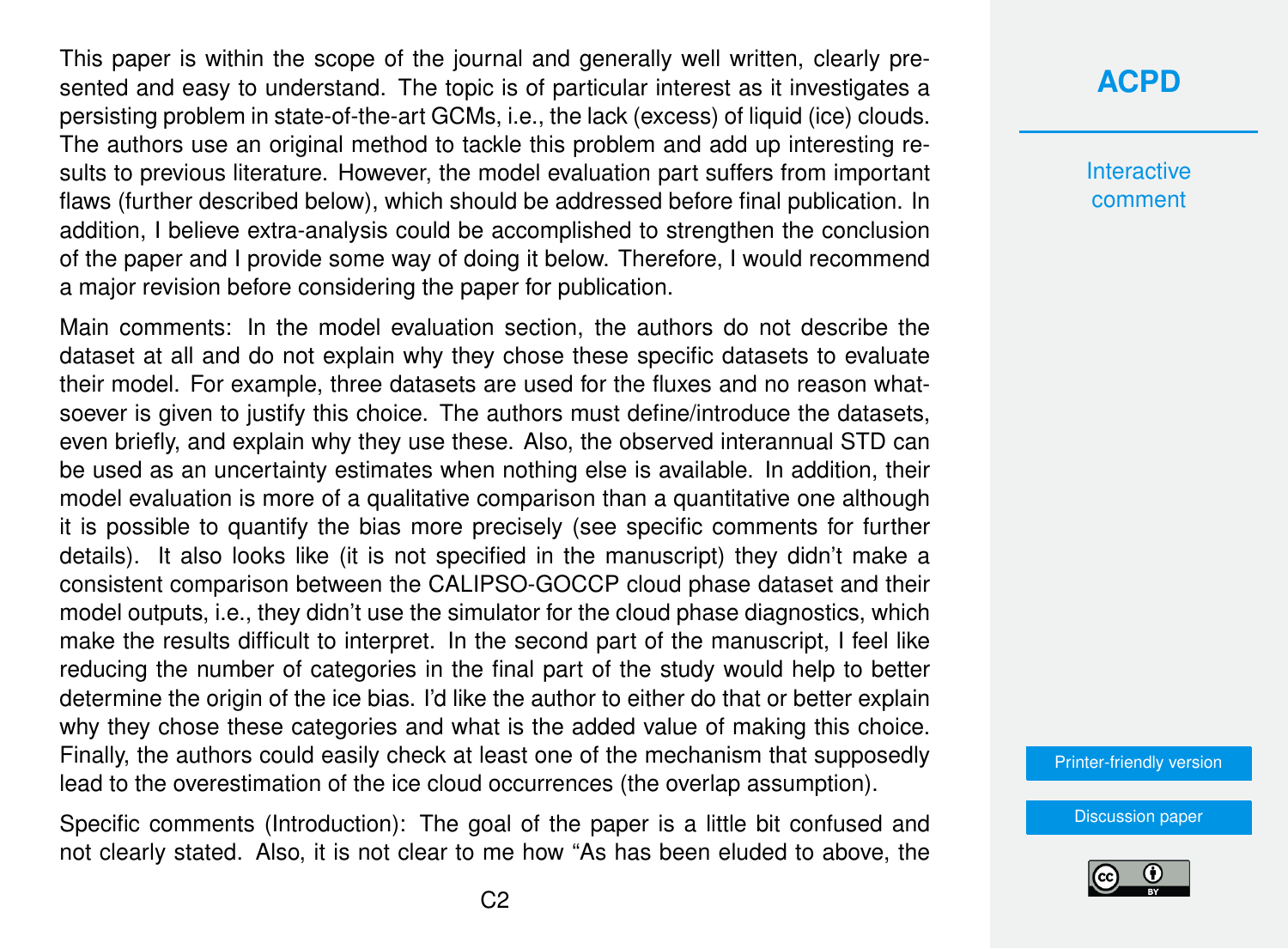formation history of a cloud plays a decisive role, both for mixed-phase and cirrus clouds". The authors should state clearly than one expect biases to come either from ice behavior with respect to liquid within the mixed-phase temperature range or from ice formation at temperature below -38C, and better explain the reasons.

Define the acronyms (e.g., CALIPSO, GOCCP, COSP, CERES etc. . .)

P2 L18-19: The sentence could be re-phrased, "K14 found that even. . . among a some (or number, I believe they used 6) GCMs was not reduced".

P2 L6: I believe ice-containing clouds would be more appropriate. Why not to compare the snow water content + IWC between the REF and 2M models?

P8 L8: but may indirectly affect the cloud in the tropics, especially considering the large amount of high clouds removed

P8 L10 version night time? The authors do not explain what is a simulator at all and why using cosp here. The sentence does not tell much. The  $\text{SQRT}(X^2)$  of the bias and the correlation pattern number would help better assess the improvement of the new model version.

Fig. 3: There is no height in Fig3 Adding the contour of the difference in the original cloud cover on the bottom plot (i.e., the contour of the blue color, -5% in bottom right plot of Fig. 2) could help identifying areas of improvement. It seems like there is no change at all in middle cloud, which are lacking even in areas with no overlying highcloud which could cause shielding effect of the lidar.

P8 L18-22: I'm not sure I understand the sentence: "The fact. . ." The authors state that changing microphysics does not affect CRE, that is not true (e.g., Cesana et al., 2017; their Fig. 3). The authors might get similar CREs because they tune the TOA fluxes. Also in their Fig. 4, it is clear that there are regional differences in the GCMs' CREs, i.e., over the Southern Ocean. This bias is worsened by the new GCMs, probably because of less supercooled liquid sustained in the mixed-phase clouds. The authors do **[ACPD](https://www.atmos-chem-phys-discuss.net/)**

**Interactive** comment

[Printer-friendly version](https://www.atmos-chem-phys-discuss.net/acp-2018-573/acp-2018-573-RC1-print.pdf)

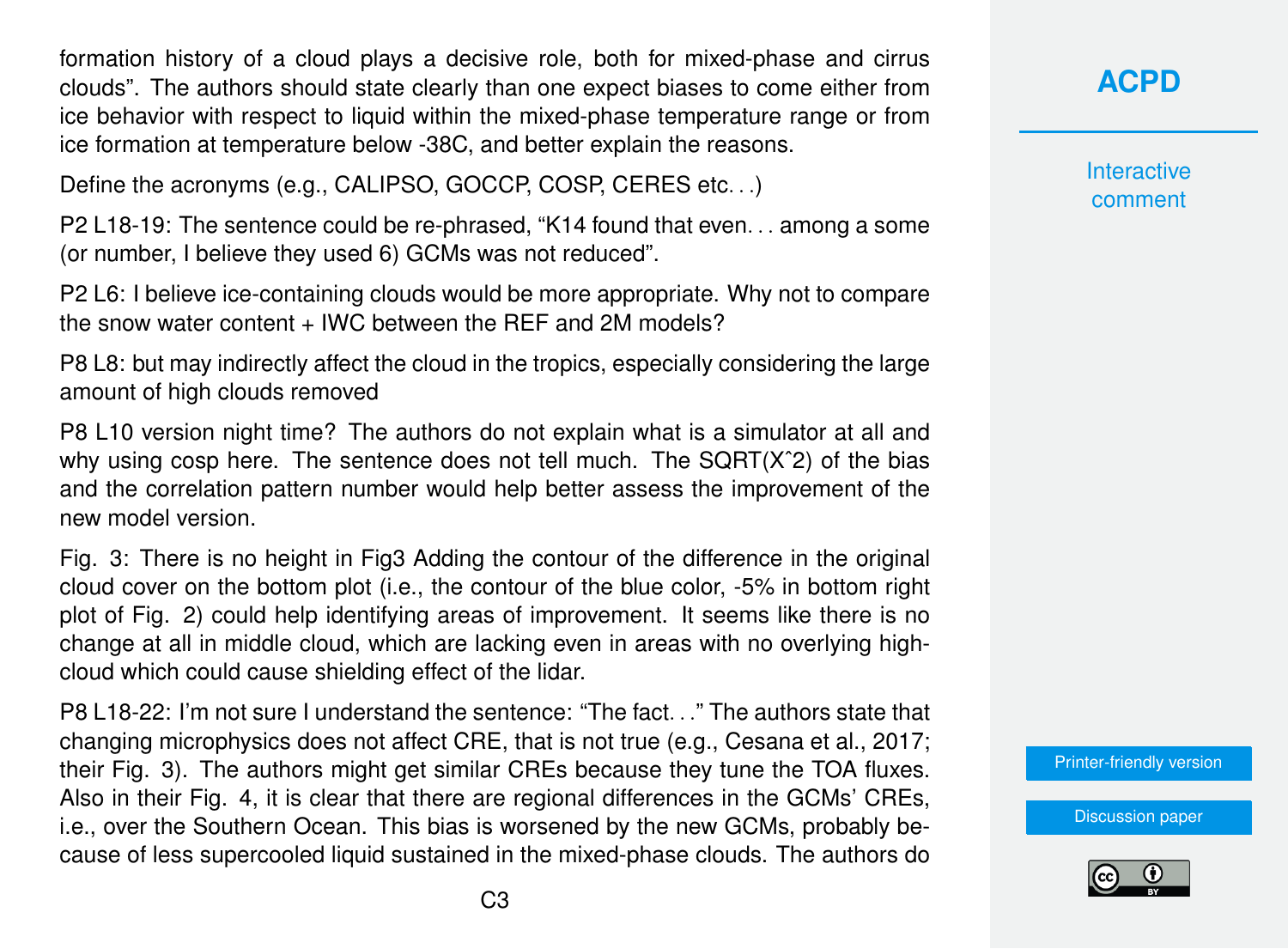not explain why they chose these particular observation datasets. For the fluxes, I believe CERES-EBAF is the most relevant dataset for model evaluation also the longest period of time available (therefore a better climatological estimate of the present-day mean state), which is not defined either. Same thing for the cloud cover, no reason for these specific datasets and while it is mentioned that the simulator is used before (although it is not mentioned why) here no information is given whatsoever. I would recommend using only simulator-derived model outputs against GCM-oriented observation datasets, e.g., ISCCP, simulator Klein and Jakob, 1999 and dataset: Pincus et al., 2012, MODIS, simulator and dataset Pincus et al., 2012, cloudsat simulator Marchand et al., 2008 and dataset Marchand et al., 2010, CALIPSO, simulator Chepfer et al 2008; Dataset Chepfer et al., 2010. The interannual STD may be used as an uncertainty. . .

P8L26: I would suggest adding "In the new scheme (i.e., 2M, 4M). . ." to avoid confusion.

P8L31: Again, it is not quantified at all, so hard to say. With these 2D quantities (i.e., cloud cover), it is easy to compute means, biases and correlation, so please do so and compare to CERES-EBAF.

It is striking to see how little change there is between 2M and REF in terms of cloud cover whereas the vertical cloud fractions are tremendously different. Did the authors look at the high-cloud cover as well? Can they give a hint of why such a small difference in the cloud covers? The cloud overlap may explain this.

P9L5: Again very little information is given about the observational dataset and its weaknesses/strengths.

P10 Sec. 3.6: Is the simulator used in that comparison or do the authors compare CALIPSO-GOCCP to the direct outputs of their models?

P11 Sec. 4: While I agree that the method used here to determine the origin of the

## **[ACPD](https://www.atmos-chem-phys-discuss.net/)**

**Interactive** comment

[Printer-friendly version](https://www.atmos-chem-phys-discuss.net/acp-2018-573/acp-2018-573-RC1-print.pdf)

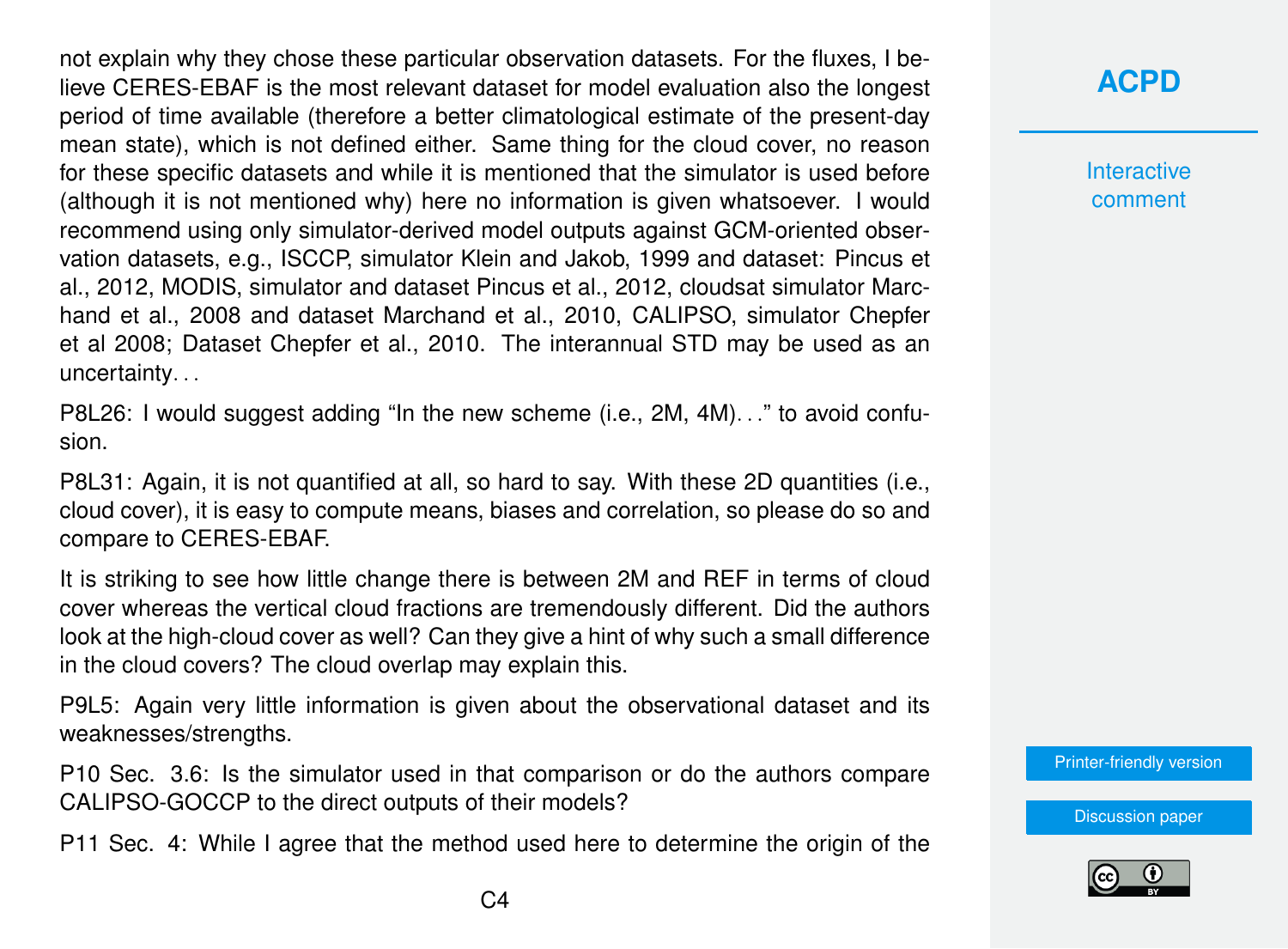overestimation of cloud ice is good, it is not new and it has been used in the past for different topics and referred to as "tendency" (i.e., Brient et al., 2016). It is usually not possible to do so when comparing multiple models – unless a specific experiment is designed to tackle a problem and requires these such as in Brient et al. (2016) -, which is why it does not often appear in multimodel studies.

I do not understand what justify the use of so many types of clouds. The question is where does this ice come from? The answer is threefold from what I understand. Therefore, there should be three categories: Fraction of ice from heterogenous processes Fhet, from homogenous processes Fhom and from nucleation Fnuc. The total would be 100% and figures would be easier to understand.

P13L15: But how to define unrealistic pathways when no observations are available to compare to?

P14: Again, a fraction compare to the total would make more sense.

P14L20: If the simulator is used, then the same weaknesses should affect the model outputs. Also, in the mixed-phase temperature regimes, the undef-phase category can be considered as mixed-phase "likely". By using ice/total cloud frequency you are considering these undef-phase clouds as being liquid clouds, which is true in the tropics at warm temperature but unlikely at freezing temperatures. Once again, this section raises the question of whether the lidar simulator was used in Fig. 7.

One could also look at particular latitude bands to avoid the influence of these thick clouds and see whether it impacts the Phase-T relationship, e.g., in the Arctic where these clouds are less frequent.

L13: Did the authors mean sedimentation of ice at warmer temperature? i.e., the mixed-phase temperature range?

L15 I'm not sure simplifying ice category from ice crystals and snow ice to only ice can be called as an "improvement", I'd rather use the word "difference".

**[ACPD](https://www.atmos-chem-phys-discuss.net/)**

**Interactive** comment

[Printer-friendly version](https://www.atmos-chem-phys-discuss.net/acp-2018-573/acp-2018-573-RC1-print.pdf)

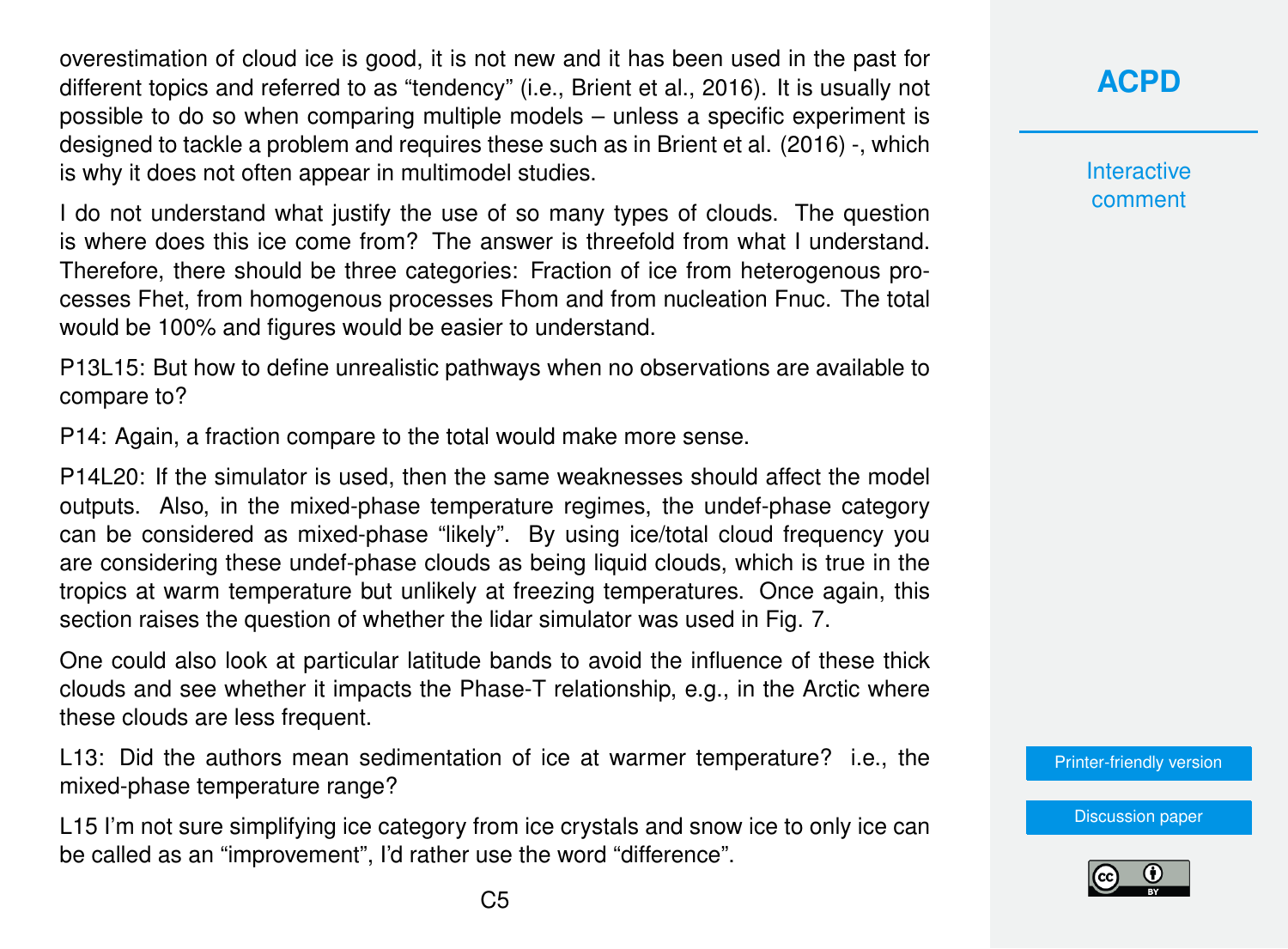L18-20: No cloud bias below -35ËŽC is shown in this paper and the biases are not well quantitatively quantified. I don't understand the expression "arguably more reasonable tuning parameters". This should be clarified.

P16 L5-6: Checking this out by changing the sedimentation overlap to random (or even minimum) overlap and running a short 1yr or even a few month simulation should be relatively easy to do and would strengthen the conclusions.

References Brient, F., Schneider, T., Tan, Z. et al., 2016 : Shallowness of tropical low clouds as a predictor of climate models' response to warmin, Clim Dyn 47: 433. https://doi.org/10.1007/s00382-015-2846-0

Cesana G., K. Suselj and F. Brient, 2017: On the dependence of cloud feedbacks on physical parameterizations in WRF aquaplanet simulations, Geophys. Res. Lett., 44, 10,762–10,771, https://doi.org/10.1002/2017GL074820

Chepfer H., S. Bony, D. Winker, G. Cesana, JL. Dufresne, P. Minnis, C. J. Stubenrauch, S. Zeng, (2010), The GCM Oriented Calipso Cloud Product (CALIPSO-GOCCP),J. Geophys. Res., doi: 10.1029/2009JD012251

Chepfer, H., S. Bony, D. M. Winker, M. Chiriaco, J.-L. Dufresne, and G. Seze, 2008: Use of CALIPSO lidar observations to evaluate the cloudiness simulated by a climate model, Geophys. Res. Lett., 35, L15704, doi:10.1029/2008GL034207.

Klein, S.A. and C. Jakob, 1999: Validation and Sensitivities of Frontal Clouds Simulated by the ECMWF Model. Mon. Wea. Rev., 127, 2514– 2531,https://doi.org/10.1175/1520-0493(1999)127<2514:VASOFC>2.0.CO;2

Pincus, R., S. Platnick, S.A. Ackerman, R.S. Hemler, and R.J. Patrick Hofmann, 2012: Reconciling Simulated and Observed Views of Clouds: MODIS, ISCCP, and the Limits of Instrument Simulators. J. Climate, 25, 4699–4720, https://doi.org/10.1175/JCLI-D-11-00267.1

Marchand, R. T., J. Haynes, G.G. Mace, T. Ackerman, and G. Stephens, 2010: A

**Interactive** comment

[Printer-friendly version](https://www.atmos-chem-phys-discuss.net/acp-2018-573/acp-2018-573-RC1-print.pdf)